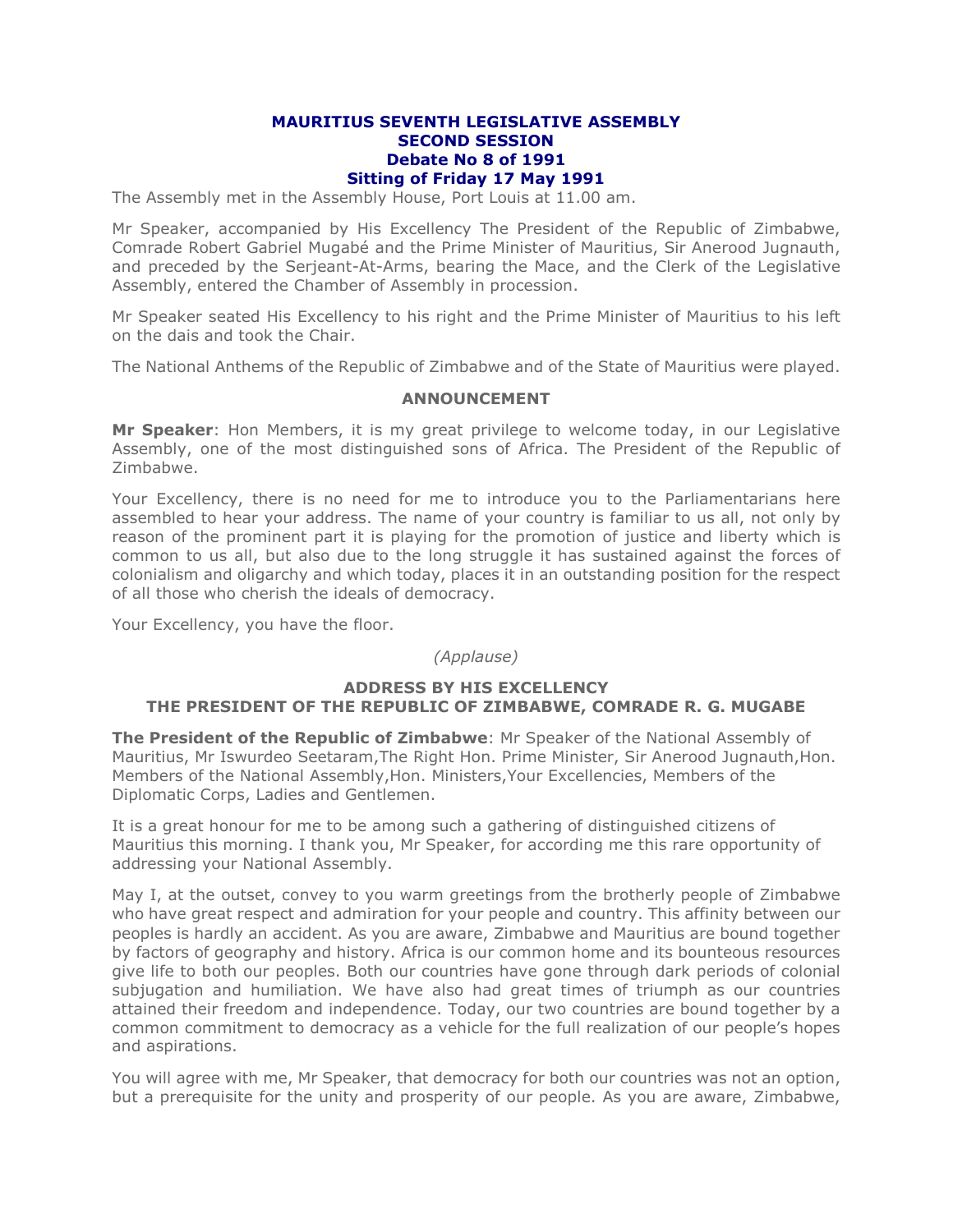just like Mauritius, is a nation of great diversity. We, like you, are a nation of many races, cultures and religions. Democracy was, therefore, our best hope for a stable future. It was our guarantee that all the various parts of our society would have equal participation and expression in the affairs of the nation. Moreover, our harsh colonial experiences could not make us desire any other form of government, but that which assured the full involvement of all our peoples in the shaping of their own destiny.

Mr Speaker, Parliament, as the most important institution of any democracy, has a central role to play in ensuring the stability and prosperity of the nation. As the highest law-making body in the land, it is the fountainhead of the nation's justice. It is the citadel of freedom without which no man, woman or child can be said to be truly free. It is, above all, a repository of the dreams, hopes and aspirations of a free people whose democratic right it was to elect its members.

But Parliament will only be relevant to the extent that it is responsive to the needs of the people that it represents. This can only happen if Parliamentarians keep abreast of developments in their own constituencies and provide leadership in tackling the pressing political, economic and social problems of the day.

In the dynamic world that we live in, Parliaments must also be agents of change. New ideas and viewpoints must never be shunned. They must be brought up, expounded and debated upon. After all, it is through these debates that the public we serve is exposed to them and educated on their pros and cons. But while Parliamentarians must be keen initiators and debators of new ideas, they must also be at the same time masters at the art of compromise for, indeed, at the end of the day, it cannot simply be their personal interest or even of their constituency, but that of the nation as a whole, that must prevail.

Mr Speaker, your National Assembly has acquitted itself well in all these respects. It has been an indispensable force behind the peace, unity and stability that your nation has experienced since the attainment of your independence in l968. Its prudent and foresighted economic policies have led to the unparalleled growth and prosperity that your country currently enjoys. Today, your country, Mauritius, has become a shining example in Africa of how an industrious people, given the proper direction and circumstances, can turn the tide of poverty around.

Mr Speaker, Hon. Members of the National Assembly, the history of Parliamentary democracy in Zimbabwe, as you know, is a brief one as it only dates back to the attainment of our independence in 1980. That notwithstanding, our country has made tremendous progress in the past 11 years in consolidating our hard-won freedom and independence. Today, we can say with pride that all our peoples, who at independence chose Zimbabwe as their home, have welded themselves into a single vibrant nation in which disunity and strife have no place.

But this is not to say that we have not had our share of turbulent times. We have from time to time had our own disagreements. But what family does not? The important thing is that, in the final analysis, we have discussed and resolved issues in the interest of the whole Zimbabwe family. Is not this what democracy is all about?

Mr Speaker, from its very inception, our Parliament has sought to redress the socio-economic disparities that prevailed in our country as a result of our colonial past. In this regard, great strides have been made thus far in the various sectors of our economy, particularly health, education and other social services. But much remains to be done.

As you are aware, the land issue was central to our liberation struggle in Zimbabwe. But due to constraints imposed on us by the Lancaster House Constitution that ushered in our independence, that issue had remained outstanding until about a year ago, when in accordance with the provisions of that Constitution, the constraints fell away at our tenth anniversary of independence. Following the amendments last year of the relevant provisions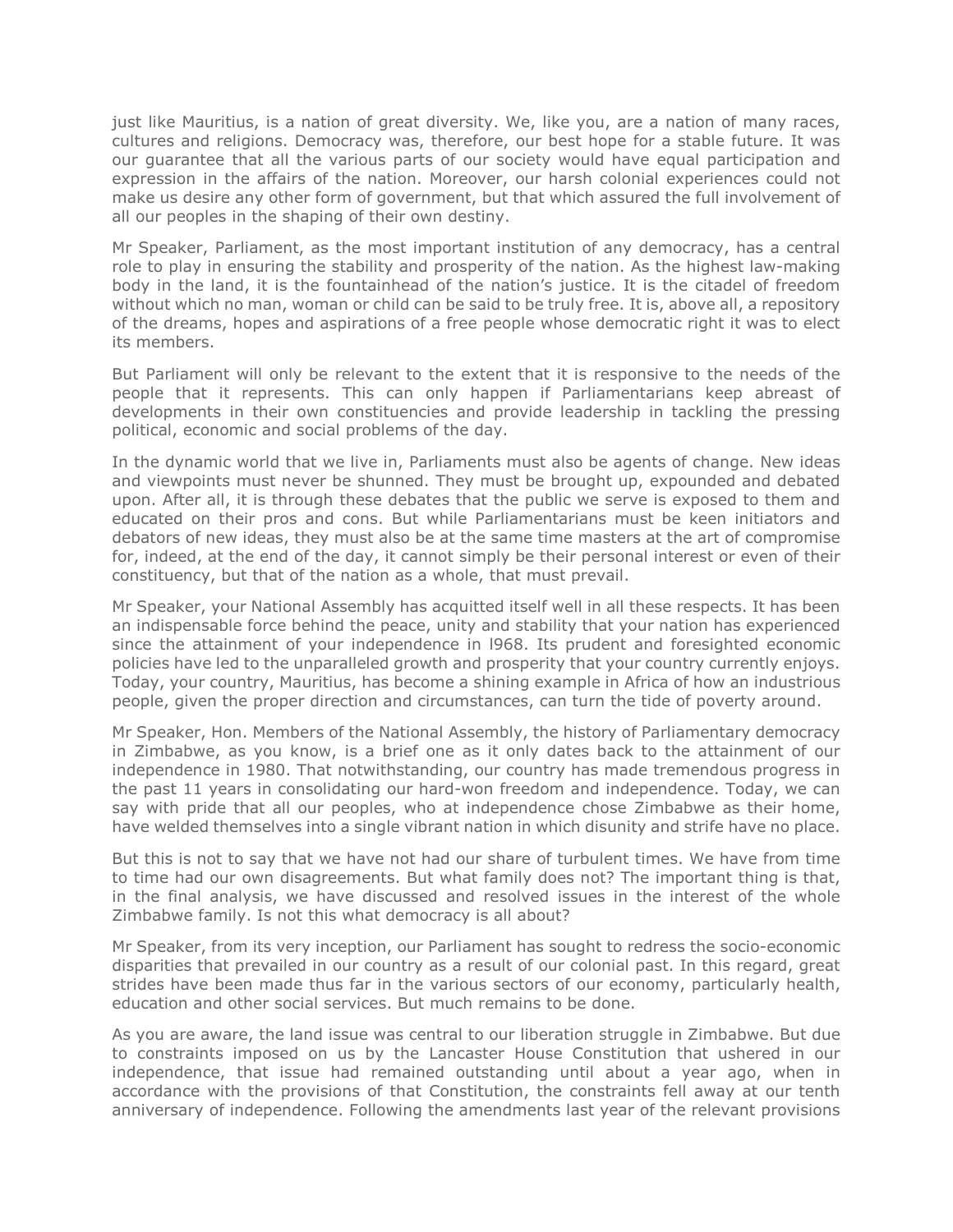of our Constitution, my Government will in the coming few months be introducing a draft Bill before Parliament that will seek to make more land available for resettlement purposes while at the same time providing a fair and reasonable compensation to its previous holders.

Significant changes are also taking place in the other sectors of our economy. My Government in the past year adopted a number of important economic measures under the Structural Adjustment and Trade Liberalisation Programme with the view to revitalising the productive sectors of our economy. These measures have opened up new possibilities for increased cooperation with our neighbours and other countries in the region. I am confident that our two countries will take advantage of these new opportunities to further enhance our already existing economic ties.

Other opportunities exist far afield. As you may be aware, in about a month's time, we shall be meeting in Abuja, Nigeria, for the regular Summit of the OAU. Central to our discussions will be the Treaty for the establishment of the African Economic Community in accordance with the Lagos Plan of Action so as to achieve collective self-reliance on the continent. This objective is both noble and timely, particularly in the light of moves towards regional economic integration in other parts of the world. Moreover, our own sub-region, through the PTA, of which both our countries are members, has already demonstrated the necessity and viability of such co-operation.

I am confident that our two countries will spare no effort in ensuring that the proposed Africa Economic Community becomes a reality by the year 2000.

Mr Speaker, our deep commitment to the democratic ideals of freedom and justice at home compels us to cherish the same in international relations. We are against domination of one nation or group of nations by another. We do not believe that might is right.

We are against foreign interference, military or otherwise, in the internal affairs of other States. We are committed to the rule of law as the best guarantee of world peace and prosperity.

Regrettably, cases of injustice and gross violations of basic human rights still persist in certain parts of the world. In our own sub-region, millions of people in South Africa are still denied the right to determine their own destiny only because of the colour of their skin. This situation continues to bring untold suffering to innocent men, women and children in that country. The need for an early solution to this problem cannot, therefore, be over-emphasised. In this regard, we welcome the important initiatives taken by South African President de Klerk aimed at opening dialogue with the oppressed majority of that country. We can only hope that they will soon bear fruit. In the meantime, it is imperative that all parties in South Africa co-operate to curb the current wave of violence in that country, if the gains made thus far are not to be reversed.

Further afield, the situation in the Middle East remains of serious concern to us. Although the Gulf Crisis is now over, peace will continue to elude that region unless the long-standing problem of Palestine is addressed. It is incumbent on the international community to show the same resolve and decisiveness on the question of Palestine as it recently did in the Gulf, lest it stands accused of applying double standards.

Mr Speaker, Zimbabwe and Mauritius hold common views on many other matters. We support your interests in the Indian Ocean. We commend the sterling efforts of your country at the United Nations aimed at the early realization of the goals contained in the United Nations Declaration on the Indian Ocean as a zone of peace. We stand ready to consider any other proposals and suggestions whose realization would enhance the security of our region.